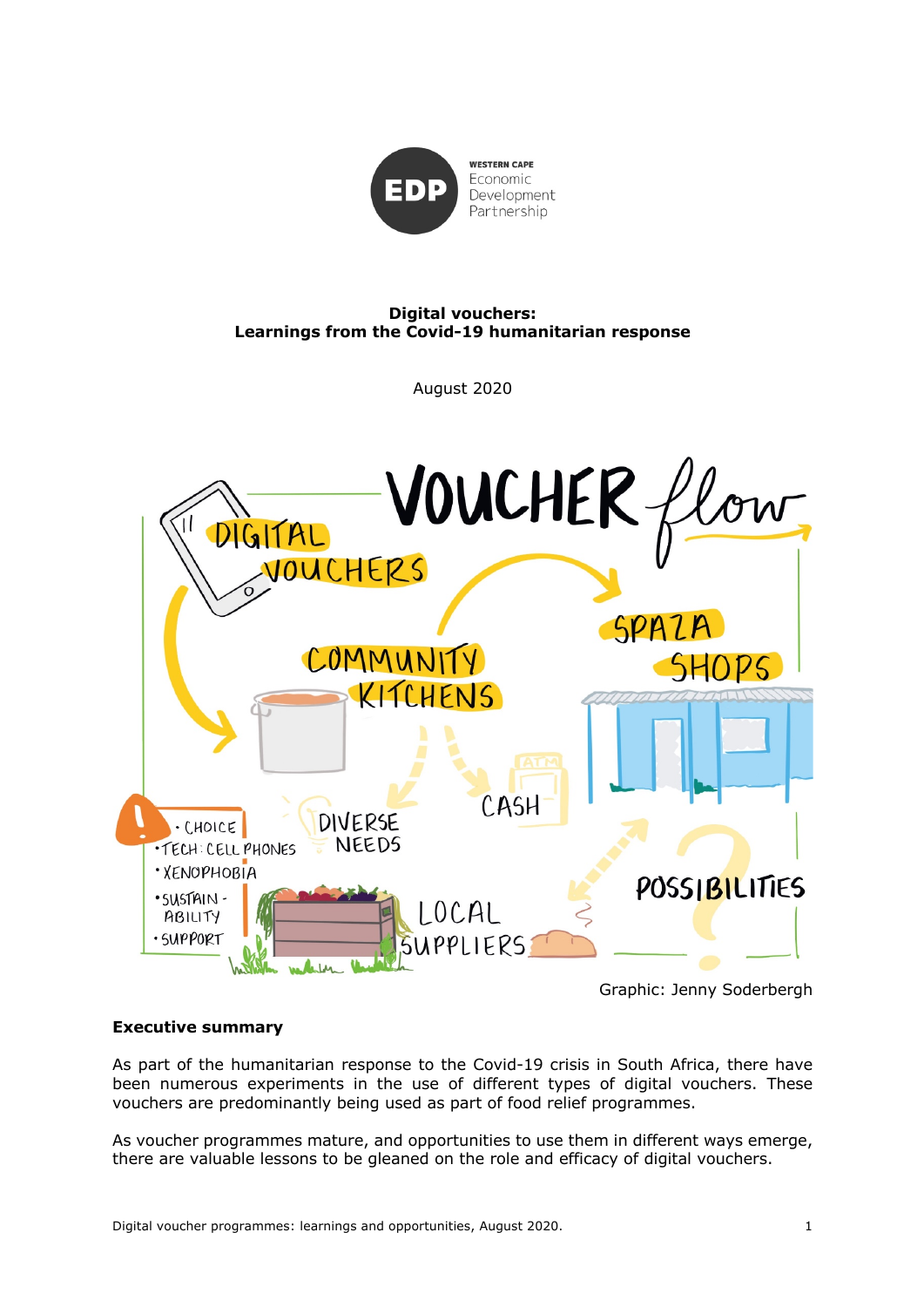This report, produced by the Western Cape Economic Development Partnership (EDP), reflects the summarised input from individuals and organisations with practical experience in designing and implementing digital voucher systems. It is designed for use by organisations and government departments who envisage using such systems in the future.

The report is divided into the following sections:

- 1. Decisions influencing the **design of digital voucher schemes** (such as the purpose of the scheme, the technology platform to be used, the criteria determining beneficiaries, etc.)
- 2. **Essentials for successful programmes.** These include the explicit involvement of local communities in beneficiary selection and familiarisation, verification of beneficiaries, a comprehensive communications plan, etc.
- 3. **Issues** experienced in existing programmes (for example, limited stocks at retailers that have been selected for a scheme, IT capacity for voucher programmes at retailers, cell phones (if being used for vouchers) being lost, stolen, or upgraded, etc.)
- 4. **Opportunities**. In the course of analysing digital voucher programmes, a number of longer-term opportunities have arisen, such as alternative use for vouchers, or the development of single-use vouchers redeemable at any retailer or spaza shop.
- 5. **Principles**: In addition to decisions on the purpose of such programmes, there are core principles that need to be embedded, such as the degree of agency that recipients should have in terms of how to use the assistance provided.
- 6. **Contacts**: A full list of contributors to the insights generated.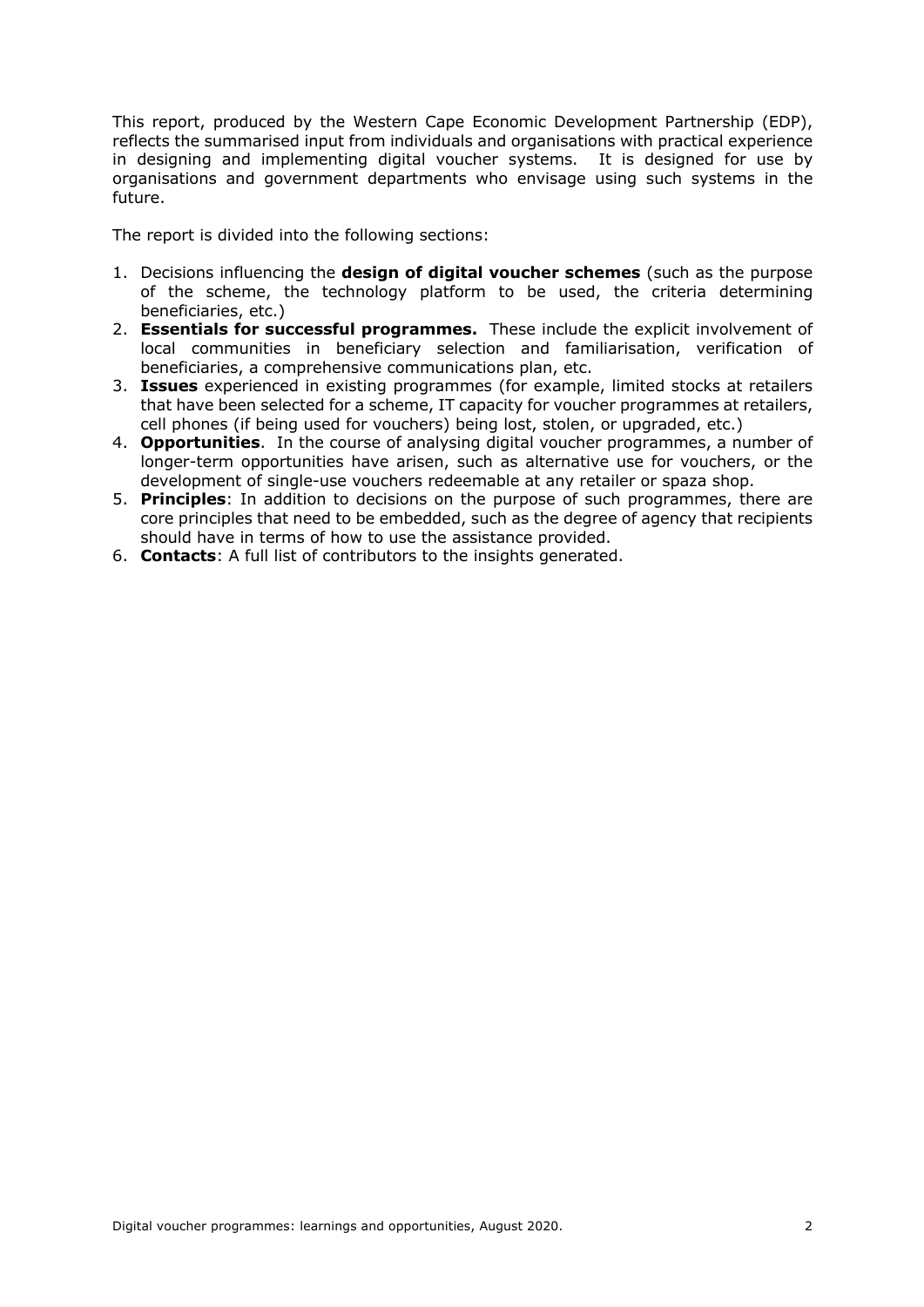# **Digital vouchers: learnings and opportunities**

#### **Introduction**

At the beginning of the Covid-19 crisis food parcels were generally considered to be an effective way of distributing food to vulnerable people. However, in practice it was quickly discovered that the following factors meant that food parcels were *not* the best choice for food relief.

- Safety: There were reports of food parcels being stolen from delivery vehicles, as well as from children as they left school after collecting a food parcel.
- Choice: The parcels sometimes contained food that people would not necessarily have chosen for themselves.
- Distribution fairness: Parcels were allocated to people who had requested help, so there was not equal distribution across a neighbourhood. This led to people wondering why one family received a parcel and their neighbours did not.
- Cost: The logistics costs inflated the cost of a food parcel. It was reported that a food parcel worth R700 was being distributed at a cost of R1100.
- Unit: There was no common understanding of what a food parcel should consist of, how many people it should feed, and for how long.

Compared to food parcels, a digital voucher scheme has the following advantages:

- Safety: The voucher is sent directly to the beneficiary's cell phone and cannot be stolen. The voucher has a period of validity, and if it is lost (due to theft of the cell phone) or not redeemed, it can be re-issued.
- Choice: Within the parameters of the voucher, such as it being limited to being spent on nutritional food, electricity or data, the beneficiary is able to decide how to spend it.
- Distribution fairness: The voucher is sent to a beneficiary's phone, so there is no visible delivery of food.
- Cost: The full amount is received by the beneficiary, with no delivery or logistics costs. This satisfies donors or funders, who want to know that all their funding is reaching the intended recipients.
- Unit: The value of the voucher is pre-determined according to the purpose and budget of the programme.

This report does not suggest that food parcels are not an appropriate response in certain circumstances. Food parcels and vouchers are some of the many ways to support a humanitarian response. This report sets out the lessons from the collective experience of using digital vouchers during the Covid-19 crisis. The operators of digital voucher programmes are constantly learning and adapting; further lessons to this document will be added to the document as experience of these programmes expands.

# **1. Decisions influencing the design of digital voucher programmes**

There are a number of key decisions that need to be taken in the course of designing a digital voucher scheme.

- Digital voucher programmes can have various purposes, and these need to be very clear at the outset. The kinds of decisions that need to be taken can include the following considerations:
	- $\circ$  If aimed solely at humanitarian aid, the scheme should focus on providing reliable funding for credible beneficiaries for as long as possible.
	- $\circ$  If a scheme aims to support local economic activity (by requiring beneficiaries to redeem vouchers at small local shops, for example), this should also be clarified. This approach has different logistical implications to the simple humanitarian assistance as described above.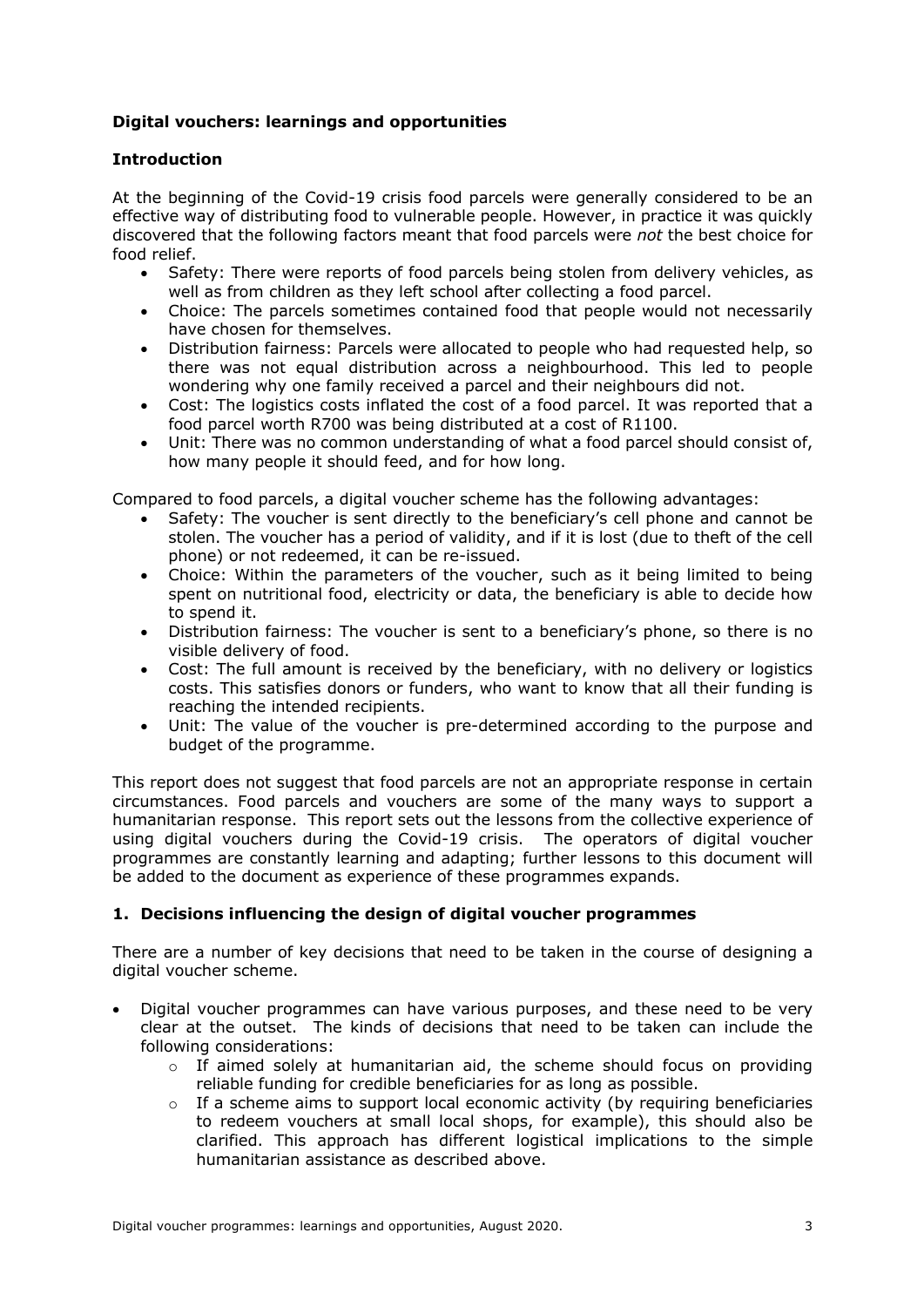$\circ$  Programmes also need to be clear on whether they aim to assist as many beneficiaries as possible (potentially then with smaller amounts per beneficiary), or whether they aim to provide significant support to a lower number of beneficiaries (width vs depth).

There are other decisions that can have a significant influence on the design of a scheme, e.g.:

- Whether to provide very specific support, with little variation envisaged, or to allow recipients a greater degree of latitude in use of the vouchers. Often, for example, data or electricity may be essential for beneficiaries to operate, and limiting voucher redemption to food only may prevent programmes from operating optimally.
- Whether vouchers should be issued to individuals or organisations.
- Which kind of money transfer vehicle should be used types of voucher, cash exchange, etc.
- The technology platform for transferring value cell phones, ATMs, etc.
- The level and amount of reporting that beneficiaries will have to provide.
- The criteria determining who the beneficiaries should be.
- The value of the vouchers, and the frequency with which they should be issued.

#### **2. Essentials for successful programmes**

While all successful voucher programmes differ, there are a number of key attributes that they share.

- Beneficiary identification is done largely through the local community. Community knowledge, combined with NGO assistance, has been shown to be the most credible method of identifying those most in need of assistance.
	- $\circ$  Any food relief system also needs to allow for changes in beneficiaries, given changes in circumstances within communities. This process also requires community involvement and sign-off to be successful.
- Verification of beneficiaries and their details is also best done in collaboration with communities. Capturing such data, however, is often largely manual, potentially flawed, and time-consuming. For such programmes to succeed at any scale, the process of identifying beneficiaries, and of capturing their data, needs to be streamlined. A protocol for data capture needs to be written at the outset, as this allows for effective database management, and future analysis and mapping of the scheme.
- Preparing the beneficiaries for the implementation of the scheme, and ensuring they have full instructions as well as a source for questions, is essential. It is better to spend time preparing the beneficiaries and ensuring the process of voucher distribution rather than rush to send out vouchers, as inevitably a rush will result in confusion and queries.
- Communication can make or break a digital voucher scheme. It is important that it is:
	- o Regular
	- o Repeated
	- o Clear (in terms of language used)
	- $\circ$  Through channels that are accessible to beneficiaries (and that do not require beneficiaries to have data or airtime at all times, for example)
	- o Two-way programmes should have an easy way for beneficiaries to reach organisers
		- § Organisers should also ideally have only one contact point for beneficiaries, to prevent unnecessary confusion. However, a contingency plan should be made so that if the single contact person is ill, goes on leave or their phone or laptop is out of action, then someone else can seamlessly take over their tasks.
	- o Also incorporating updates to donors.
- Contingency planning is essential. All digital voucher programmes encounter obstacles, and need to have the capacity to deal with issues while continuing to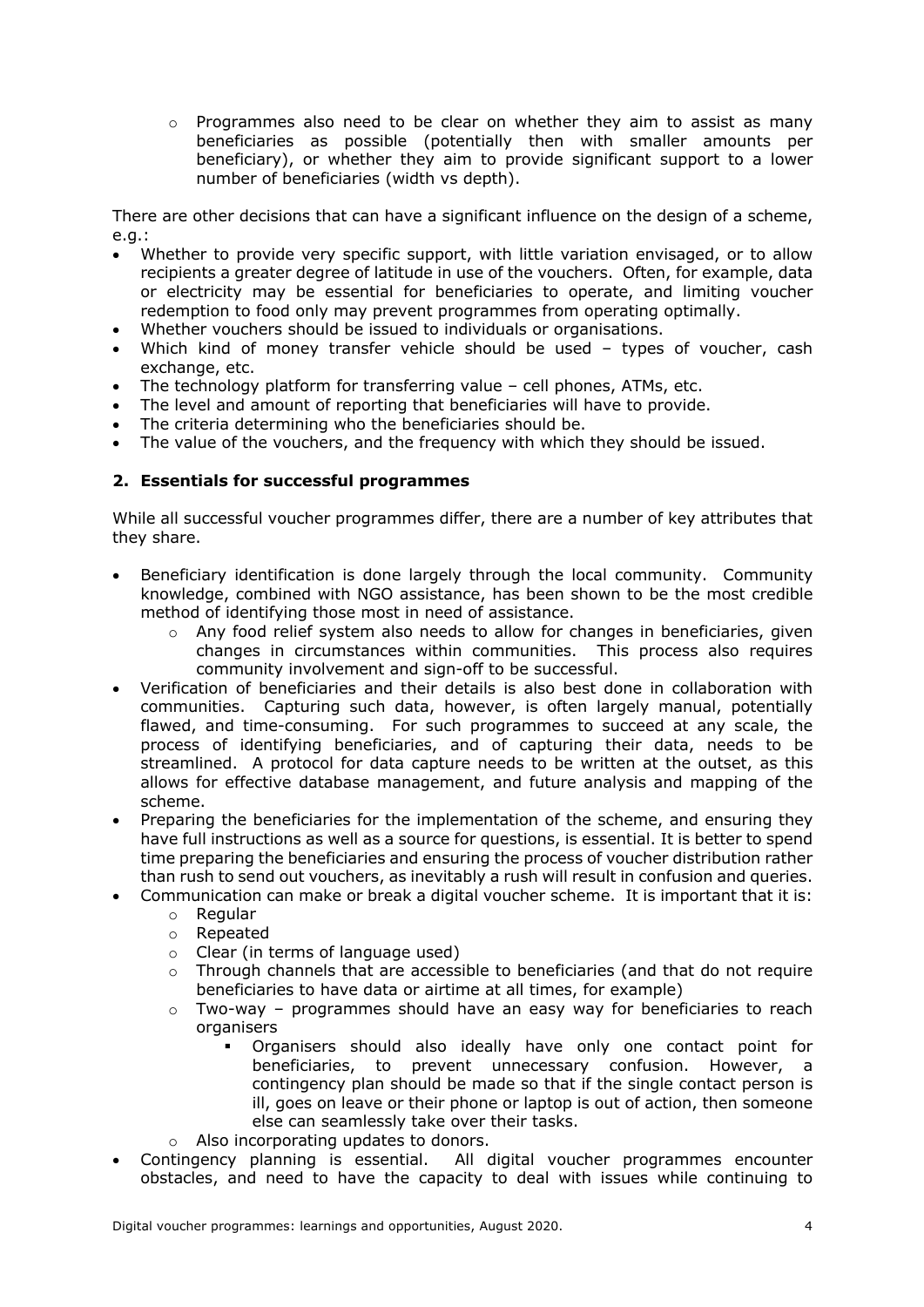operate. Contingency planning, or at least identifying designated trouble-shooters, can keep programmes operational while issues are being resolved.

- Simplicity of implementation of the voucher programme particularly at the point of sale is key. Technology providers need to aim for the simplest possible transaction, and be able to address any issues quickly.
- A good working relationship between the technology provider and the convenor(s) of the programmes is vital. It is suggested that weekly meetings, focused both on trouble-shooting as well as on longer-term strategic issues, should be held.
- Similarly, a good relationship is required between the retail outlets redeeming the vouchers and the organisers of the programmes. Such relationships are vital for resolving IT issues, negotiating discounts, and for helping set up the parameters and requirements of programmes with smaller retailers and spaza shops.
- Voucher programmes most often have a limited budget and have a set duration. Organisers should plan for a measured, clearly identified exit strategy so that beneficiaries are able to plan for the drop in funding.

# **3. Common issues**

While individual voucher programmes can encounter very specific challenges, there are some issues that many programmes face.

- IT capacity at selected retailers can be challenging even, or perhaps especially, at big-box retailers. Verifying voucher receipts, for example, has been difficult with a number of retailers. Similarly, ensuring that smaller shops and spazas are correctly set up to redeem vouchers can be a problem.
- In some cases, retailers identified for a programme may not stock the items that beneficiaries are looking for, or may have insufficient stock (as seen in some spazas).
- In some instances, there has been push-back to programmes requiring beneficiaries to shop at spazas, stemming from perceptions of high prices, poor quality or xenophobia.
- Spam and phishing attempts are an increasing occurrence. Voucher beneficiaries have been known to delete valid vouchers through a belief that they are phishing attempts.
- If vouchers are issued to cellphone numbers, there are numerous issues that arise. Phones can be lost or stolen, or beneficiaries can change their numbers.
- Voucher programmes in rural areas experience particular challenges.
	- $\circ$  Often beneficiaries are located far from retailers, which means that high taxi fares may prohibit their being able to get to the shop to redeem their vouchers.
	- $\circ$  Retailers in the rural areas are also more likely to carry less stock, or stock of the wrong kind.
- There may be legal issues around the protection of private information as supplied to programmes.
- In general, voucher programmes enable most or all of the value of the vouchers to accrue to the beneficiaries. However, the unseen costs of many of these programmes (beneficiary identification and verification, or the administration associated with cellphone changes, accountability, and reporting) are borne by intermediary organisations. These costs are almost never remunerated, and can be a significant burden for these organisations – many of which were not originally set up to provide food relief.
- Vouchers can be seen as a proxy for cash, and so may lead to the theft of the cellphone on which a voucher is loaded.

# **4. Emerging opportunities**

As voucher programmes mature, a number of opportunities have surfaced.

• Creating one voucher code that could be redeemed anywhere would introduce far greater flexibility for most schemes. This would mean that the decision on where to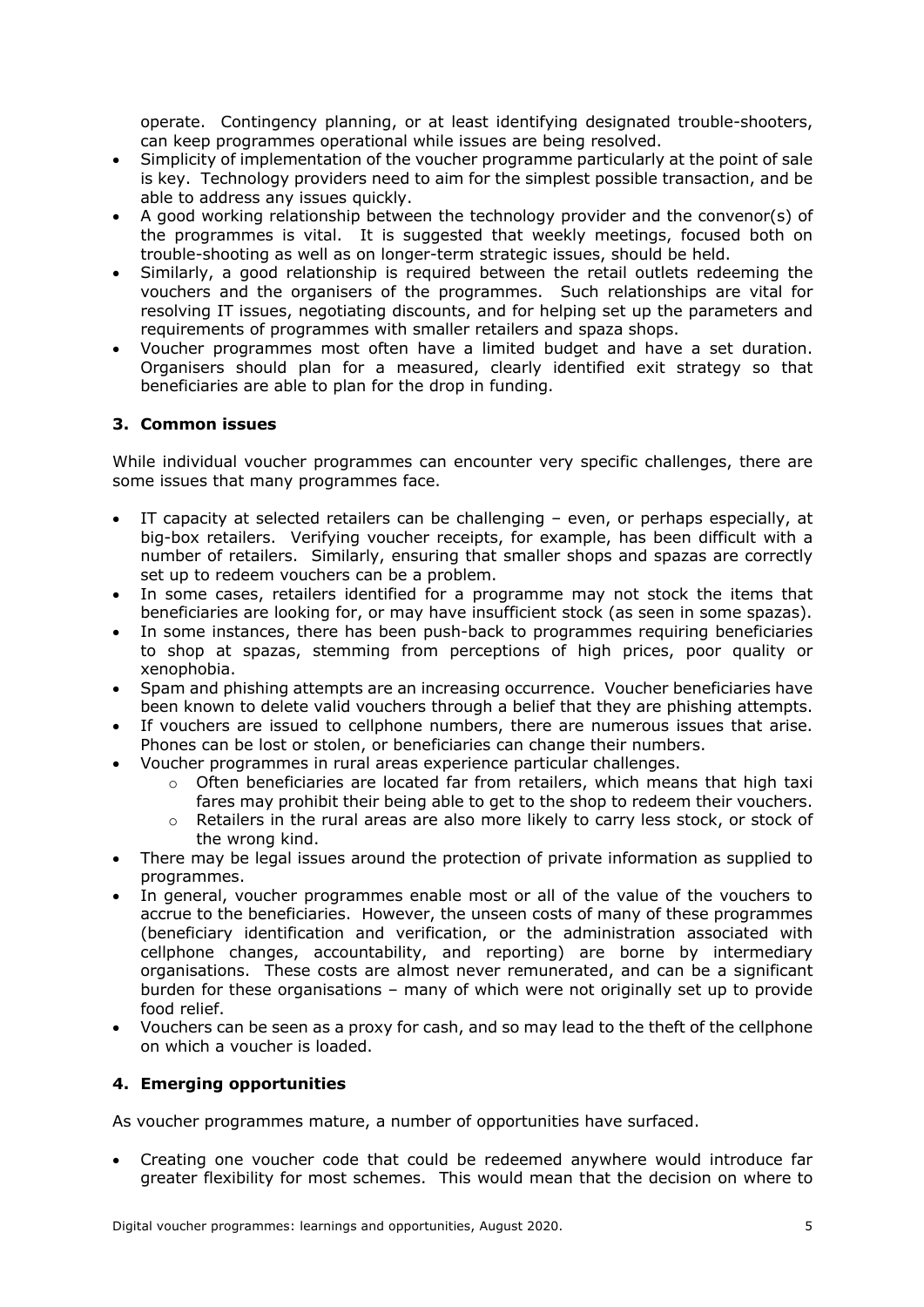shop would rest with beneficiaries at the point of purchase, rather than at the point of issuing the voucher. In rural communities in particular, this could circumvent many of the issues currently being faced; in general, it would also easily allow for additional items such as electricity or airtime to be bought.

- Negotiating with retailers or groups of retailers should be investigated. As voucher programmes increasingly provide ongoing assurance of funds for shopping, programmes should have greater ability to negotiate for bulk discounts for groups of beneficiaries.
	- o Similarly, partnering for example with the Somali Shopkeepers' Association, the Traders Association of the Western Cape and the South African Informal Traders Alliance, amongst others should be investigated.
- In the same vein, cellphone network companies should be involved. If there is a role for them to play in simplifying the issues associated with digital vouchers on cell phones, it should be explored.
- Local food chains should be involved in voucher programmes. This is particularly true of rural programmes, where shorter supply chains involving surrounding farms could help diversify the food offered, while simultaneously enabling local economic benefit.
- Retailers associated with digital voucher programmes could be recruited to assist with disseminating information on Covid-19.

# **5. General principles for consideration**

In addition to the detailed decisions that need to be made about the design of a digital voucher programmes, there are some more general principles that need to be considered.

The degree of agency that is being granted to beneficiaries is a core consideration. While programmes with clear aims and specific objectives are fully justifiable, there is a case to be made for transferring agency to the beneficiaries of relief programmes, and allowing them to determine the optimal way to spend aid.

This concept is allied to the concept of implicit trust between beneficiaries and programme convenors (and their donors). This runs counter to any culture of compliance-based accountability and reporting, and presents significant challenges particularly to the public sector. It could be argued, however, that mutual trust should be the cornerstone of efforts to provide relief for the most vulnerable in society, and trust therefore has a valid role in digital voucher programmes that aim to provide this.

Compensation for those involved in voucher programmes is another consideration. As mentioned, many programmes rely heavily on volunteer time and energy, and there is a strong argument to be made that such generosity should not, and cannot, be presumed to be permanent without some form of compensation. This applies both to the volunteers who run community kitchens, for example, as well as to individuals who volunteer in organisations providing the intermediary operational support for voucher programmes.

There are recognised limitations to the extent to which public funding can be applied to undocumented people: logistical issues often prevent aid reaching this sector of the population. Digital voucher programmes, given their general simplicity of implementation, are one way to address the needs of this population, and could be implemented specifically to assist them, for food assistance and other aid.

And finally, the potential exists to expand the scope of digital vouchers well beyond food assistance. Early Childhood Development Centres, for example, are one example of an instance that would benefit significantly from a voucher system that rewarded employees, while yielding substantial social benefits on a broad basis.